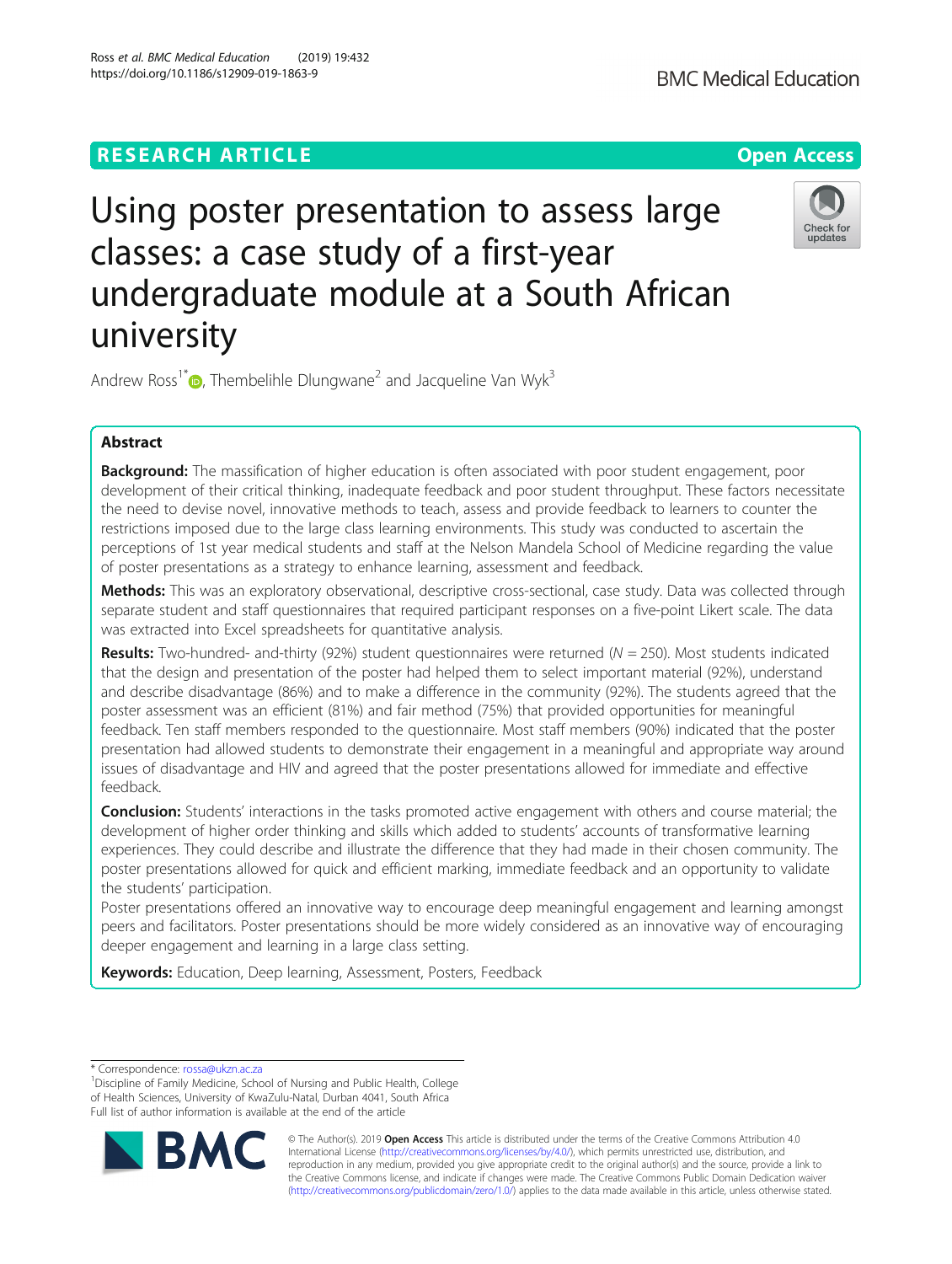# Background

The South African National Development Plan has set targets that aim to increase the participation of students at Higher Educational Institutions (HEIs) by at least 70% by 2030. This translates into an estimated increased enrolment from 950,000 students in 2010 to approximately 1.62 million by 2030 [[1\]](#page-7-0). Medical schools have not been exempted from the process  $[2-4]$  $[2-4]$  $[2-4]$  $[2-4]$  $[2-4]$  of massification of higher education due to the rapid increase in student enrolment [\[5](#page-7-0)]. At the Nelson R Mandela School of Medicine (NRMSM) of the University of KwaZulu-Natal (UKZN), the first year enrolment increased from 150 in 1990 to the current 250, while the members of staff who train on the programme have not increased proportionally [[6\]](#page-7-0).

The massification of higher education, compounded by an inadequate number of academic staff [\[4](#page-7-0)], often results in staff resorting to the use of didactic teaching strategies, when teaching students. This instructional method of teaching correlates poorly with the attainment of higher order learning [\[5](#page-7-0), [7](#page-7-0)], as it usually leads to superficial learning that resembles an accumulation of factual information (Blooms taxonomy level 1) rather than deep engagement, insight, analysis and transformative learning. Mezirow (2003) describes transformative learning as learning that challenges fixed assumptions that people may have to make them more inclusive, open, reflective and emotionally able to change [\[8\]](#page-7-0). It is envisaged that transformative learning, as a desirable outcome of tertiary education, will develop students' ability to discover new ways of being in the world [\[9\]](#page-7-0), and result in students' ability to demonstrate appropriate high order outcomes (levels 4, 5 6 of Bloom's taxonomy) [[10](#page-7-0)].

Didactic, lecture-based teaching as a characteristic of large classes is frequently associated with low student engagement with peers, staff and teaching material, and often manifests in low student motivation, superficial learning and poor student commitment [\[11](#page-7-0)]. This leads to a domino effect, where the students' inadequate educational experiences and superficial engagement results in poor performance and higher numbers of students failing or dropping-out from their studies [[12](#page-7-0)–[15](#page-7-0)].

Assessment has been described as the single-most important determinant of learning, [\[16,](#page-7-0) [17](#page-7-0)] with students' learning behaviour being greatly affected by the assessment strategy and the content to be assessed [[18](#page-7-0)]. Identification of an assessment strategy that supports the ideals of deep learning is a major challenge in large classes, particularly in the context of staff shortages. As a result, many academics working at HEIs have resorted to the use of objective structured assessments, such as multiple- choice questions (MCQs), which mainly test students' ability to recall, memorise and understand (levels 1 and 2 of Bloom's taxonomy). There is thus a real and logistical challenge for those who must teach large numbers of students when selecting an assessment method, particularly when the skills to be assessed, would best be demonstrated by means of a student assignment.

In addition to the challenges associated with teaching and assessment as highlighted above, large class sizes makes effective feedback regarding student performance extremely difficult [\[19](#page-7-0)]. Compounding this challenge, Kulik and Kulik (1988), in their meta-analysis of 53 studies, highlighted the importance of feedback to be provided as soon as possible after the performance, if it is to have any impact on their learning [\[20\]](#page-7-0).

Large classes may be associated with poor student engagement and lack of development of their critical thinking, inadequate feedback and poor student throughput [[15\]](#page-7-0). In addition large classes can contribute to students' lack of enthusiasm, confidence and motivation to learn [[21\]](#page-7-0). However, this lack of engagement and critical thinking is not necessarily synonymous with large class teaching, but more with the presentation of the learning material, methods of assessment and provision of feedback [[13\]](#page-7-0). It is therefore essential that lectures at HEIs develop novel and innovative methods of teaching, assessing and giving feedback to large groups of learners to counter the challenges posed by the large class learning environment [[12,](#page-7-0) [22](#page-7-0)], especially for those educators working in resource constrained settings.

The Making a Difference (MaD) group community service activity that is offered at the NMSM presents an innovative opportunity for staff to facilitate significant community engagement and to find meaningful ways to assess large groups of students and provide immediate feedback. The MaD activity also offers first -year students an early, practical opportunity to make a difference in the lives of less fortunate others which may influence their worldview on health and sickness, advantage, disadvantage and privilege. This transformative learning opportunity shapes people and transformation as an outcome of learning at HEIs offers students deep and lasting change that results in a developmental shift [[23](#page-7-0)].

MaD is a curriculated component of the 'Becoming a Professional' (BaP) module required of 1st year medical students on a 6-year, integrated problem -based learning curriculum at UKZN. The students work in a group of four and spend a minimum of 16 h engaged in service and educational activities to the benefit of a disadvantaged community. Students are expected to self-select an accessible disadvantaged community for their MaD project. For the purpose of the MaD activity, a community was considered to be disadvantaged if it was socially or economically deprived. A final decision on the suitability of the community was made in conjunction with academic staff involved in running the MaD activity. Examples of such disadvantaged communities include old age homes, facilities for destitute indigent people, HIV and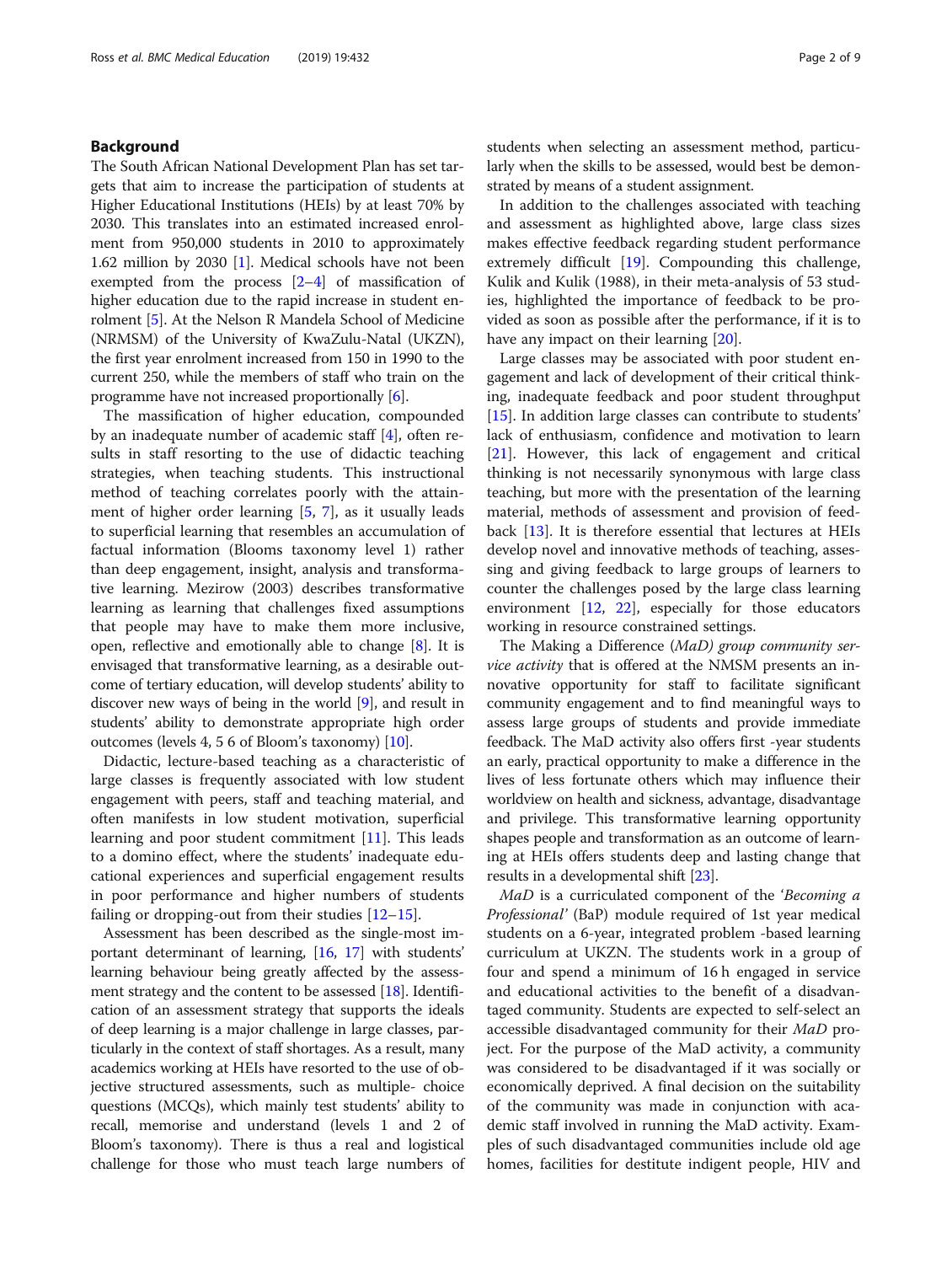AIDS educational street activities, homes for abandoned babies, orphanages, children's homes, places of safety, street children shelters and children living with disability. Each student group is expected to initiate and organise their own MaD activities with the host organisation. Over a 3-month period, the curriculum allows the group an afternoon per week to complete the activity. A faculty facilitator regularly meets with the group to assist with logistics and to provide support, facilitate debriefing and encourage student reflections on challenges encountered during the implementation of the educational activity. A previous publication has provided greater detail on the nature, purpose and types of facilities typically accessed by students when engaged in the MaD group community service activity [[24\]](#page-7-0).

The nature of the service activities that groups undertake in MaD are planned in consultation with the host organisation according to the needs of the organisation. Each student keeps a diary and log of the time and activity and completes a set of structured reflective learning entries on an electronic journal. Students are required to analyse, synthesize and evaluate as they participated in the service and educational activities. Students also reflect on the constructs of being 'disadvantaged', the meaning of illness, and how to communicate HIV prevention messages in appropriate ways to those living in 'disadvantaged' communities. Each group of four students was required to design and present a poster to two faculty assessors and other groups of their 1st year student peers. This poster assessment contributes 25% towards the module mark and was the culmination of the students' experiences and learning during their MaD group community service activity. The poster was expected to highlight the context, the activities undertaken during the 16 h of volunteer work and an evaluation of the impact and learning that had occurred during the MaD group community service activity. Each group was allocated 15 min for their poster presentation (10-min presentation and 5 min for questions). Sixty -three groups of four students each co-presented their work at the 'Making a Difference Poster Day', with an average of four groups being assessed per hour by two faculty assessors and their peers using a standardized marking rubric. The group-poster presentation method was selected as an assessment tool due to the large number of students enrolled on the course and to ensure a fair and standardised way of assessing the work.

Although posters have been used for teaching and assessment in other settings [[25\]](#page-7-0), there is a scarcity of literature on the use of posters for teaching, assessment and to provide feedback to undergraduate medical students in the South African higher education environment. This study was therefore conducted to obtain the perceptions of students and staff regarding

the value of the posters as a teaching, assessment and feedback strategy.

# Settings

Two hundred and fifty 1st year medical students were enrolled in the BAP module in 2018 and they identified 50 sites for their MaD projects (some sites had more than one group). Students visited the sites on four occasions between April 2018 and July 2018 to undertake the stipulated minimum period of 16 h of voluntary work. All the groups presented a poster detailing their experiences in October 2018. The cohort, their eight faculty supervisors and four assessors attended the poster presentations.

# **Methods**

This exploratory, observational, descriptive cross -sectional case study explored the perceptions of students and staff on the use of posters to manage the assessment and feedback to 250 first year students on their community project work at UKZN.

A 17- item student questionnaire (Additional file [1](#page-7-0)) was used at the end of the presentations to elicit student's opinion on their engagement with the learning material, their learning during the MaD: group community service activity, the extent to which they preferred group over individual assessment, and their experiences of feedback and fairness during the assessment of their presentations. A 15-item staff questionnaire (Additional file [1](#page-7-0)) elicited the opinion of staff on the value of the posters as a learning, assessment and feedback strategy. A five -point Likert scale ranging from totally disagree to totally agree was used to assess both sets of responses, with totally disagree and disagree being consolidated into one response as was totally agree and agree responses. At the end of the student questionnaire, there were two openended questions which asked them to comment on whether they would have preferred an alternative method of assessment and to provide comments or suggestions on the poster presentation to the MaD team. Staff were asked whether they thought the MaD projects could have been assessed more efficiently using a different format. The questionnaire was developed by the authors and has been used for feedback and internal module evaluation.

The data was extracted into an Excel spreadsheet, and the responses to the open-ended questions reviewed in relation to the aim of the study. Ethical approval for the study was obtained from the Biomedical Research Ethics Committee of the institution (R201/04). All participants were informed of the nature and purpose of the study, assured of their anonymity and their right to withdraw at any stage. Signed informed consent was obtained from all participants prior to their participation in the study.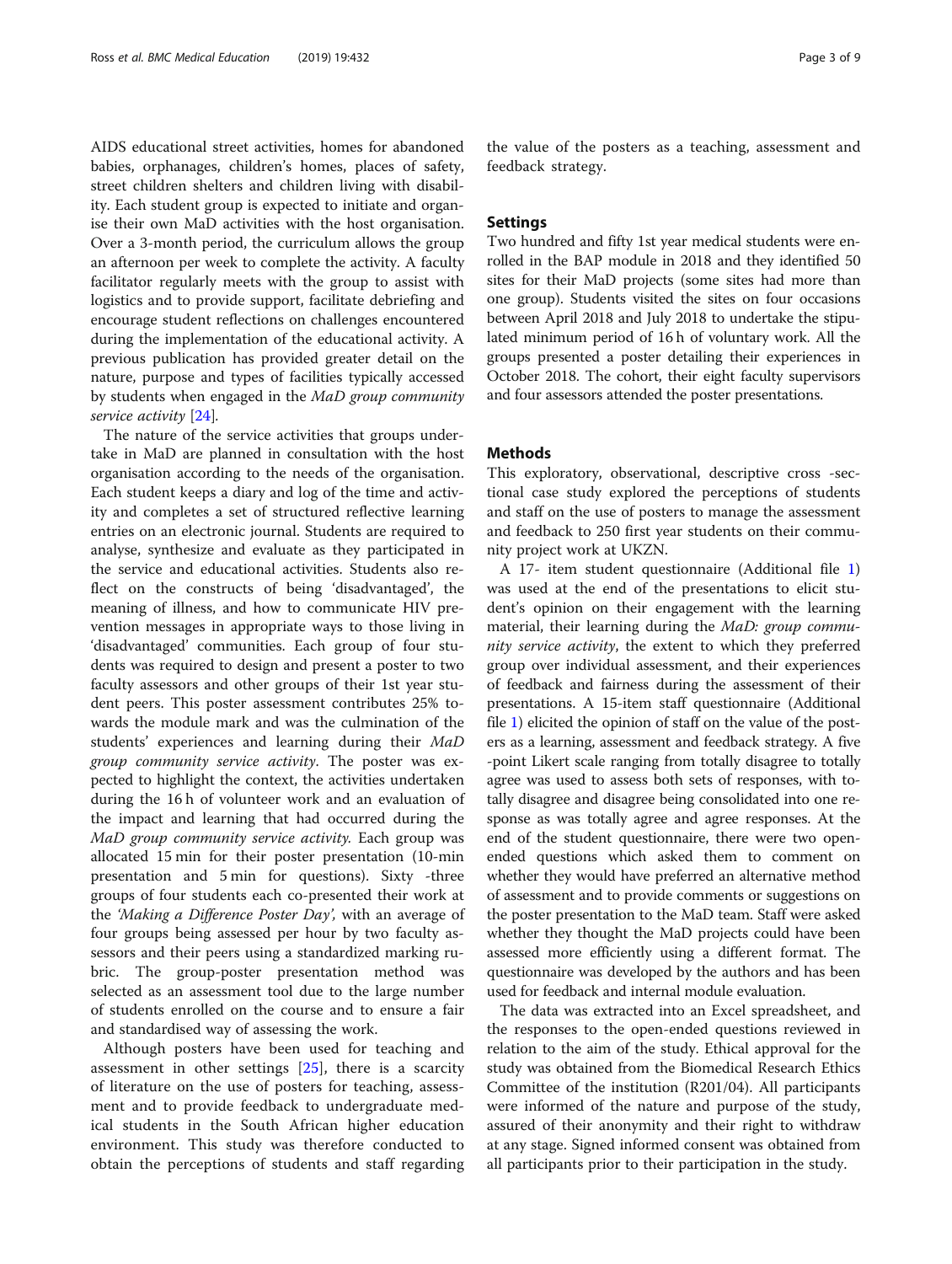# Results

Two hundred and thirty (92%) completed questionnaires were returned of the 250 students who had been invited to participate. The students' demographic breakdown indicated 220 (88%) Black; 30 (12%) Indian and four (1.6%) White students. Females comprised 56% of the class. Twelve members of staff worked in pairs to assess the 63 groups over a four- hour period, with two assessing each presentation. Ten (10/12) staff questionnaires were returned for analysis. Table 1 gives the students' responses to the questions relating to learning, assessment and feedback.

In response to the question that asked about the use of an alternative method of assessment, 26 (14.2%) students indicated a preference to be assessed in an alternative way. Only 13 comments or suggestions were received of which six suggested the use of a Power Point presentation, two each for the inclusion of a site evaluation and a reflective summary respectively, one each suggesting feedback from the organisation, a video submission, or to be assessed by a test.

Table [2](#page-4-0) gives the staff responses on the issues of learning, assessment and feedback.

| <b>Table 1</b> Student responses $(n = 230)^a$ |  |  |
|------------------------------------------------|--|--|
|------------------------------------------------|--|--|

| <b>GDIE</b> I DRUGLIR ISBOIIJS (II – 200)<br>Statements                                                                                   | Disagree Neutral<br>No. (%) | No. (%)          | Agree<br>No. (%) |
|-------------------------------------------------------------------------------------------------------------------------------------------|-----------------------------|------------------|------------------|
| Learning                                                                                                                                  |                             |                  |                  |
| The poster preparation helped me to select important points for the presentation ( $n = 229$ )                                            | $1(0.4\%)$                  | 18 (8%)          | 211<br>(92%)     |
| The poster presentation allowed our group to show why we considered this MaD community to be a<br>disadvantaged group ( $n = 228$ )       | 3(1.3%)                     | 29<br>(13%)      | 196<br>(86%)     |
| The poster presentation allowed me to demonstrate how I made a difference in this MaD community ( $n = 229$ )                             | 3 (1.3%)                    | 15 (7%)          | 211<br>(92%)     |
| The poster presentation allowed me to demonstrate my engagement in a meaningful and appropriate way<br>around issues of HIV ( $n = 230$ ) | $5(2.2\%)$                  | 26<br>$(11\%)$   | 199<br>(87%)     |
| The poster presentation allowed me to demonstrate how I learnt from the participants at the MaD site ( $n = 227$ )                        | 3 (1.3%)                    | 26<br>(11%)      | 198<br>(87%)     |
| Posters are an effective way to show that I achieved the learning objectives of the MAD ( $n = 228$ )                                     | $7(3.1\%)$                  | 28<br>$(12.2\%)$ | 193<br>(84.7%)   |
| The poster preparation and presentation encouraged my interaction with my group ( $n = 226$ )                                             | $1(0.4\%)$                  | 14 (6%)          | 211<br>(93%)     |
| Working in the group helped me learn more than what I would have learnt on my own ( $n = 226$ )                                           | 6(2.7%)                     | 19 (8%)          | 201<br>(89%)     |
| Posters introduced a new way of sharing information for me ( $n = 228$ )                                                                  | 15<br>$(6.6\%)$             | 38<br>(17%)      | 175<br>(77%)     |
| I found the peer assessment to be beneficial to my learning ( $n = 228$ )                                                                 | 14<br>$(6.1\%)$             | 35<br>(15%)      | 179<br>(79%)     |
| This was my first time that I presented my work formally in the MBChB program                                                             | 3(1.3%)                     | 8(4%)            | 213<br>(95%)     |
| Assessment                                                                                                                                |                             |                  |                  |
| In my view, the poster presentation was an efficient form of assessment (228)                                                             | $9(3.9\%)$                  | 35<br>(15%)      | 184<br>(81%)     |
| In my view, poster presentations are a fair way to assess students                                                                        | 19<br>$(8.4\%)$             | 38<br>(17%)      | 169<br>(75%)     |
| Posters are an effective way for staff to validate our engagement with a disadvantaged community ( $n = 228$ )                            | 10<br>(4.4%)                | 44<br>(19%)      | 174<br>(76%)     |
| The peer assessment of posters helped clarify how marks are allocated ( $n = 228$ )                                                       | 15<br>$(6.6\%)$             | 44<br>(19%)      | 170<br>(74%)     |
| The poster presentation made the assessment activity enjoyable ( $n = 228$ )                                                              | 17 (7%)                     | 38<br>(17%)      | 174<br>(76%)     |
| Feedback                                                                                                                                  |                             |                  |                  |
| The interactions with staff and peers provided opportunities for meaningful feedback ( $n = 165$ )                                        | 5 (3%)                      | 16<br>$(10\%)$   | 144<br>(87%)     |

<sup>a</sup>Not every question was answered by every student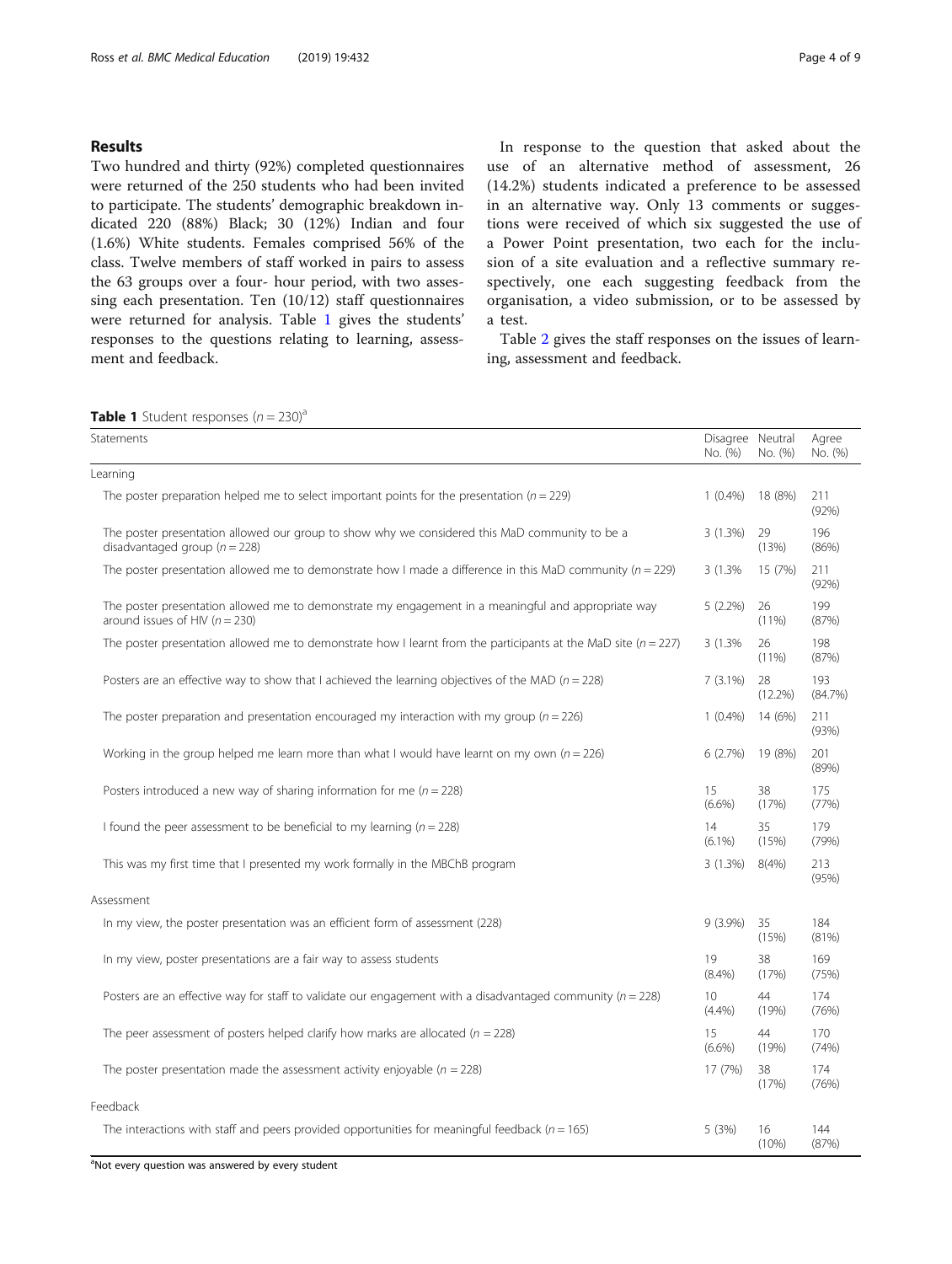| ¢<br>)           |
|------------------|
| I<br>S           |
| Ç<br>١<br>J<br>j |
| <br>)<br>١<br>١  |
| í<br>Я           |
| ¢<br>I           |
| t                |
|                  |
|                  |

<span id="page-4-0"></span>

| Statements                                                                                                                           | % Disagree  | % Neutral   | % Agree          |
|--------------------------------------------------------------------------------------------------------------------------------------|-------------|-------------|------------------|
| Assessment of student learning                                                                                                       |             |             |                  |
| The poster preparation enabled students to show why they considered this MaD Community as a disadvantaged group                      |             |             | $\approx$        |
| The poster presentation allowed students to demonstrate how they had made a difference in this MAD Community                         |             |             | $\overline{100}$ |
| their engagement in a meaningful and appropriate way around issues of HIV<br>The poster presentation allowed students to demonstrate |             | ⊇           | 8                |
| how they had learnt from the participants at the MAD site<br>The poster presentation allowed students to demonstrate                 |             | $\subseteq$ | 8                |
| The poster and presentation demonstrated that students interacted with their groups                                                  |             | $\supseteq$ | 90               |
| Group work in the project and on the poster supported individual students to learn more than if they had worked alone                |             |             | $\approx$        |
| Assessment                                                                                                                           |             |             |                  |
| The poster presentations were a more efficient way to mark the work of 250 students than marking written assignments                 |             |             | $\approx$        |
| In my opinion the posters are a fair method to assess the group                                                                      | $\supseteq$ | $\infty$    | $\overline{2}$   |
| individual student<br>In my opinion the posters are a fair method to assess the                                                      | $\circ$     |             | $\frac{8}{1}$    |
| resentation<br>The marking rubric was appropriate to assess the poster pr                                                            |             |             | $\approx$        |
| Feedback                                                                                                                             |             |             |                  |
| In my opinion, the posters are an effective way to provide feedback to all students                                                  | $\circ$     |             | $\overline{100}$ |
| Interactions between staff and students allowed me to gain new insights into the scope of the community projects                     | $\circ$     | $\supseteq$ | 90               |
| Sufficient time was allocated for each poster presentation                                                                           |             | $\supseteq$ | 90               |
| Being part of the poster assessment team made the task of assessment more enjoyable                                                  |             |             | $\approx$        |
| Engaging with the poster presentation with others from the same / different discipline offered a learning opportunity for me         |             | $\supseteq$ | 90               |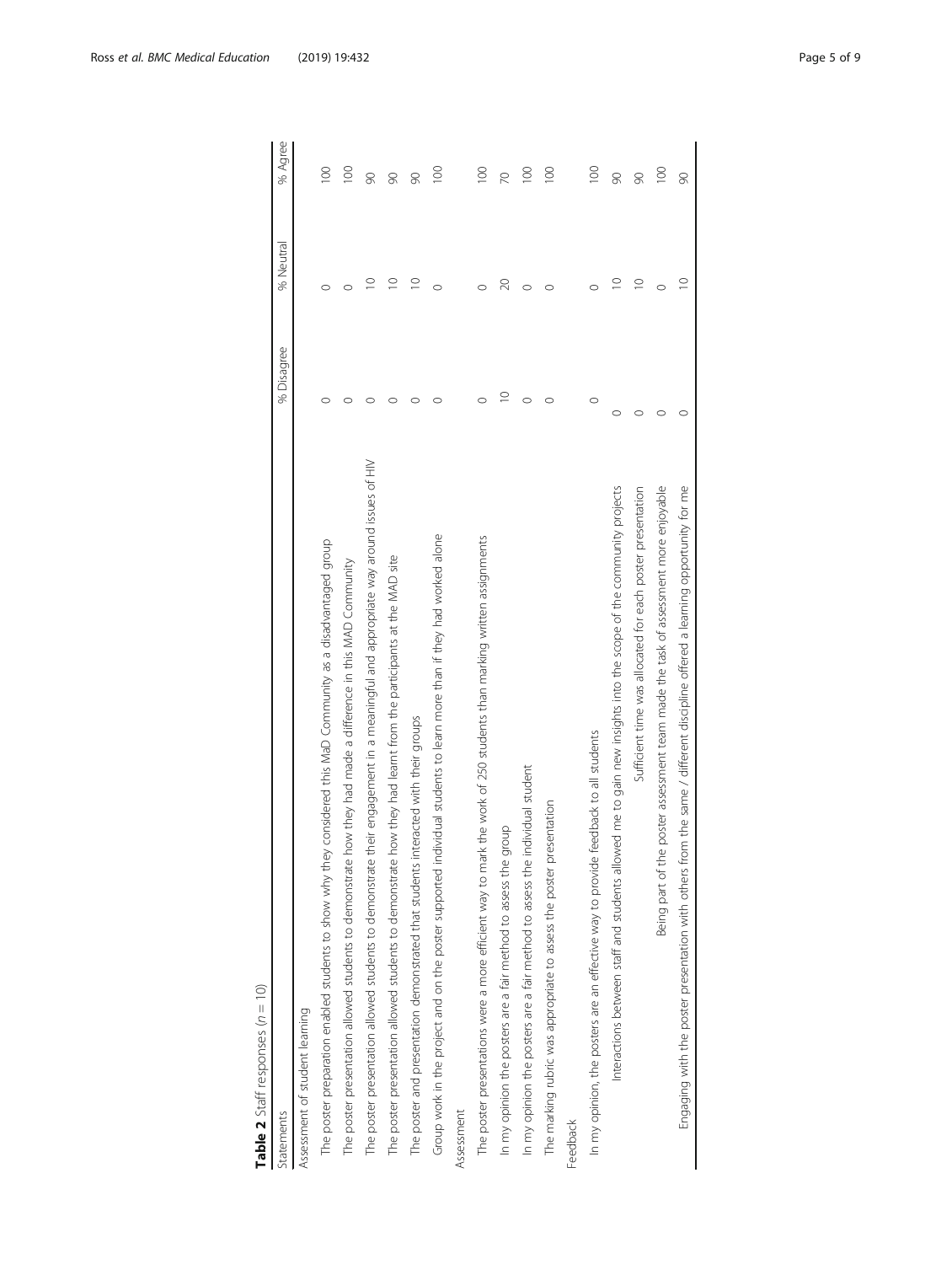Although one assessor indicated in the comments at the end of the questionnaire that he thought that an alternative method of assessment might be more efficient, he did not provide additional details.

# **Discussion**

The increased enrolments of students at HEIs have necessitated the development and use of appropriate teaching, assessment and feedback strategies to promote engagement and critical thinking to ensure that students achieve the stated learning outcomes of each module. Such activities should also be efficient in terms of their use of available time and human resources. The use of posters as a teaching, assessment and feedback strategy is relatively new in the MBChB programme at UKZN. Posters have however been used extensively with psychology and nursing students, and have been shown to promote collaboration and enjoyment in learning about research [\[17](#page-7-0)]. Such as reported in our study, researchers have similarly found that the educational use of posters increases students' enjoyment of the learning process, helps create a positive learning environment, and assists with consolidation of their new knowledge. These factors greatly add to the confidence and motivation of the students to discuss research related topics [[25\]](#page-7-0).

A key challenge in teaching large classes is to promote deep learning, and to motivate students to actively engage with the learning material. The poster preparation and presentation required students to analyse their experiences, obtain feedback from participants, and evaluate the impact of the MaD: group community service activity on themselves and on those with whom they had worked. For students this form of assessment, promoted active engagement as they selected important experiences from their interaction with participants to demonstrate how they had understood 'disadvantage'; had made a difference in the community; engaged with the community around issues of HIV and how they had learnt from the people at the site. Having to synthesise information for the poster thus promoted learning and active engagement as it challenged students to organise their learning experiences in a meaningful way to describe the benefits thereof. This promoted higher order thinking skills and deep learning [\[26\]](#page-7-0).

Most staff members (90%) indicated that the poster presentation had allowed students to demonstrate their engagement in a meaningful and appropriate way around issues of "disadvantage" and HIV. Students also shared how they had learnt from their peers and others in the MAD community. The posters therefore allowed students to present to the assessors and their peers how their hands-on experiences at the service sites had culminated into new insights, transformational experiences and new learning.

All the students and staff members indicated that the poster presentation allowed students to demonstrate how they had made a difference in their selected MaD community. This is an important transformative outcome. First- year students needed to discover new insights about their ability to contribute meaningfully to a chosen community and that they did not have to wait until they were qualified as a medical practitioner to do so. Brooks et al. (2018) highlighted that students' transformative learning experiences are enhanced when they feel that they are making a significant difference and are able to contribute to medical citizenship [[27\]](#page-7-0). Coria et al. (2013) drew attention to the fact that assignments that ensure students confront real issues relating to social justice should be included in the medical school curriculum, as an increasing number of medical students want to find ways to decrease health disparities and are willing to work with underserved people [\[28](#page-7-0)].

Learning to collaborate and learn in teams is a key competency for health care professionals (HCP) to attain and an important core outcome competency, as specified by the Health Professions Council of South Africa (HPCSA) [\[29](#page-7-0)]. Designing assignments that promote students' collaborative leaning in teams is therefore an important outcome on the MBChB curriculum that are assessed at various intervals during the 6-year programme. With increased polarisation of the South African society, there is a tendency among students to prefer to work in homogenous groups. However, due to the requirement for students to work in racially and culturally diverse groups on this task, they are encouraged to interact and learn about one another, and to work together in preparing and presenting their posters. Most students (89%; 201) indicated that working in groups had helped them to learn more than they would have learnt if they had worked alone. In addition, 93% (211) indicated that the poster preparation and presentation had encouraged interaction within the group. Researchers in other contexts have similarly recognised the value of posters to promote team work and learning from one another [\[25](#page-7-0), [30](#page-7-0)]. Mellor identified group work as a way of supporting effective student learning [\[22](#page-7-0)], and highlighted benefits such as collaboration and socialisation  $[22]$  $[22]$  $[22]$  as they share their ideas, clarify differences, and develop conflict management skills that are develop during group interactions [\[12,](#page-7-0) [22\]](#page-7-0).

Effective communication is another essential skill for HCPs to demonstrate [[31\]](#page-7-0). This activity provided a safe and supportive setting for students to present their work on the MBChB (95%: 213). For most of the 1st year students (77%; 175) the poster presentation had introduced a new way to share information with others. Other researchers similarly reported the benefit of poster presentations as an excellent forum to develop communication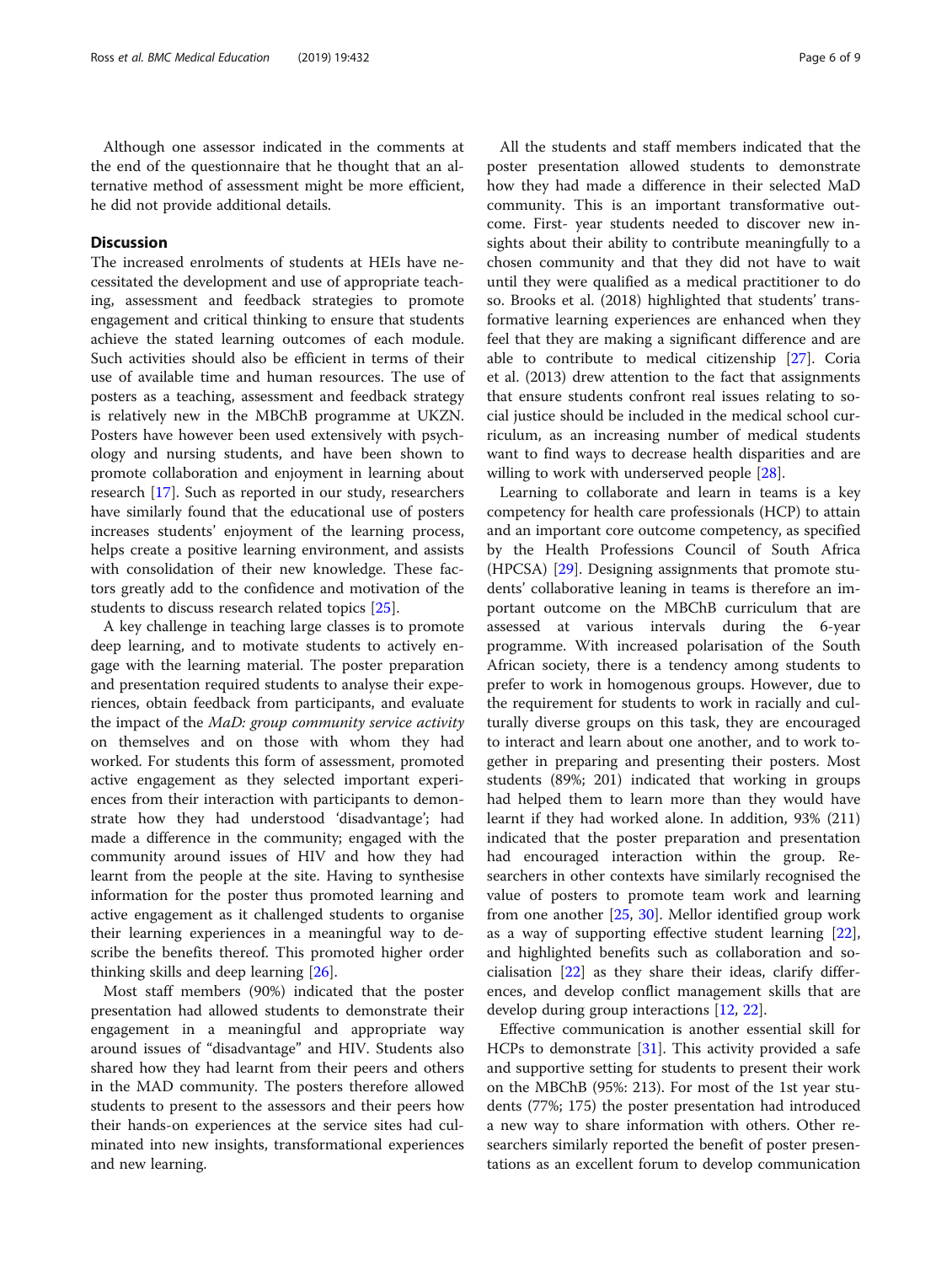and reflective thinking skills and opportunities for peer learning [\[25](#page-7-0), [32\]](#page-8-0). Spiller highlighted the importance of clearly communicating the assessment requirements, methods and learning outcomes to students to ensure that learning is effective [[16](#page-7-0), [33](#page-8-0)]. When asked, 100% of the staff assessors indicated that the marking rubric provided consistency in the marking, and 75% considered the poster presentations to be a fair means of assessment to all students. However, only 60% of the staff indicated that it was fair to give the same mark to all members of the group, as it may not adequately discriminate between the contributions of each group member.

All the staff members indicated that marking the poster presentations in this multiple-reviewer context was quicker and more efficient than marking written assignments. The poster presentation ensured that all the marking was completed in a period of 4 h, allowed for immediate feedback, and for staff to validate student participation in the MaD group community service activity, which would not have been possible if they were marking a written assignment. Based on staff experiences in marking other written assignments in the same module, we estimated that it would have taken twice as long for two members of staff to mark each formal written group submission. In addition, a written assignment would have offered fewer opportunities to ask clarifying questions to validate the experience and therefore limit the feedback to the group.

All members of staff reported that probing questions posed to students about the meaning of disadvantage, how students had made a difference and had learnt from participants proved to be an effective way of validating the degree of the students' involvement in the activity. However, only 76% of students indicated that the poster presentation validated their participation, which may have been because it was a group activity, and not all members may have participated equally. Plagiarism is a growing problem to counter on written assignments and a number of proactive and punitive mechanisms have been put in place at universities to ensure that students submit their own work and to combat plagiarism [\[34](#page-8-0)]. The poster presentations provided an easy and low-tech mechanism of validating student participation at their community site. More research is needed to find effective proactive ways to combat plagiarism and to ensure students participate and submit their own work.

Providing timely feedback is an important way to promote learning and engagement with the learning material [\[20](#page-7-0), [35](#page-8-0)]. Feedback is said to develop self-awareness as students answer the following questions: 'How am I doing?' and 'How can I get better?' However, providing constructive feedback that is timely, meaningful, specific, effective, relevant to the current needs of the learner and gives suggestions to improve their learning [[35\]](#page-8-0) is

difficult to provide in the large class context as well as when marking a large number of assignments, with students rarely getting adequate feedback. Most students (87%; 144) and staff (90%) agreed that the poster presentations allowed for immediate and effective feedback to groups about their presentation and the activities during the MaD group community service activity. It is important, even in large classes to find effective ways to give appropriate feedback to students to encourage their deep and meaningful engagement with the learning material. This area requires more research to find effective ways to provide feedback to large student groups enrolled at HEIs.

Although only 1.1% (26/ 230) of students wanted an alternative form of assessment, most students and staff were positive about the use of posters as a means of teaching, assessment and providing feedback. The alternatives suggested, such as power point presentations, would have taken more time to prepare and need additional logistical support. Site visits and direct feedback from the organisation have been built into student assessment in other countries, notably in the decentralized medical education in the Philippines [\[36\]](#page-8-0). Although this method of assessment is very effective in validating student experiences and evaluating the evidence of transformation in the communities, the site visit can be time consuming, costly and difficult to implement in a large class setting.

### Limitations

This case study was conducted with one cohort of MaD students at a medical school in a resource limited environment. Educators at other settings will have to compare our description of the setting and problem to assess the applicability of our results to their settings. However, the participation rate was very high, with the results being a good reflection of the student and staff perceptions at NRMSM of the use of posters for teaching, assessment and feedback.

# Conclusions and recommendations

The poster preparation and presentations encouraged student engagement with the learning objectives and collaboration with others. The posters assessed a range of generic and practical graduate competencies that require a higher level of learning as they needed to analyse and synthesize information for the presentation and allowed for feedback and validation of the student learning experiences. The presentations were viewed as an efficient and effective way of teaching, assessing and providing feedback to a large group of 1st year medical students. Poster presentations should be more widely considered as an innovative way to encourage deeper engagement and learning in a large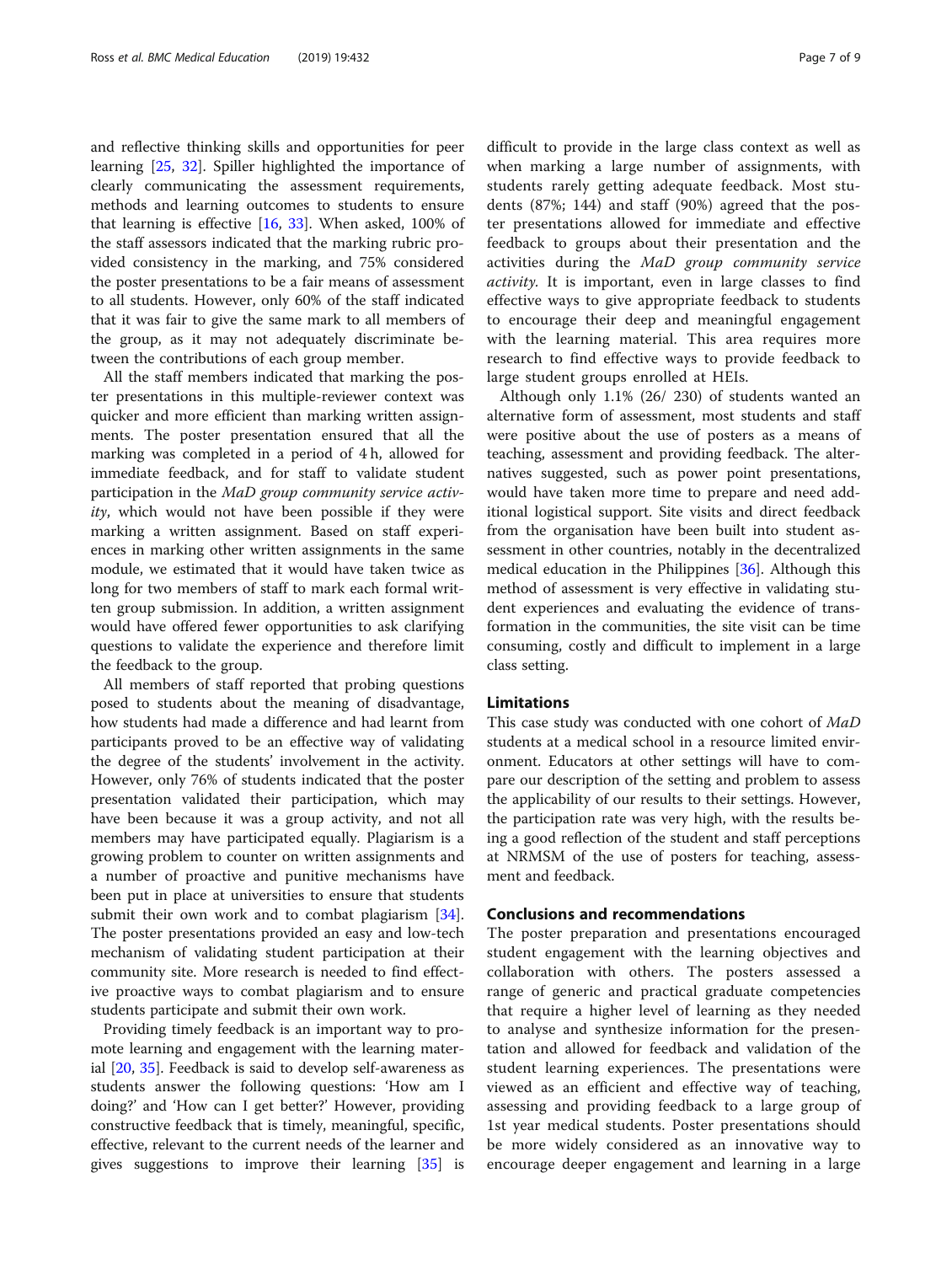<span id="page-7-0"></span>class setting. Further local research and comparisons will help to identify practical and efficient methods to teach, assess and give feedback to encourage engagement, and deep learning among students attending HEIs in SA.

# Supplementary information

Supplementary information accompanies this paper at [https://doi.org/10.](https://doi.org/10.1186/s12909-019-1863-9) [1186/s12909-019-1863-9.](https://doi.org/10.1186/s12909-019-1863-9)

Additional file 1. Student questionnaire. Staff questionnaire.

#### Abbreviations

BaP: Becoming a Professional; HEIs: Higher Educational Institutions; MaD: Making a Difference; MCQs: Multiple- choice questions; NRMSM: Nelson R Mandela School of Medicine; UKZN: University of KwaZulu-Natal

#### Acknowledgments

Not applicable.

#### Declarations

Ethical approval for the study was obtained from the Biomedical Research Ethics Committee of the institution (R201/04). All participants were informed of the study, assured of their anonymity and their right to withdraw at any stage. All data was kept in a secured office and password protected computer. Signed informed consent was obtained before the questionnaires were completed.

#### Author's contributions

AR, TD and JvW were involved in the writing of the protocol and the collection of data. JvW analysed the data. AR, TD and JvW were involved with the writing of the manuscript. All authors read and approved the final manuscript.

#### Funding

This research project was self-funded with no external funding.

#### Availability of data and materials

The datasets and materials used during this study are available from the corresponding author on reasonable request.

#### Consent for publication

Not applicable as this manuscript does not contain any individual person's data in any form.

#### Competing interests

The authors declare that they have no competing interests.

#### Author details

<sup>1</sup>Discipline of Family Medicine, School of Nursing and Public Health, College of Health Sciences, University of KwaZulu-Natal, Durban 4041, South Africa. <sup>2</sup>Discipline of Public Health Medicine, School of Nursing and Public Health, College of Health Sciences, University of KwaZulu-Natal, Durban 4041, South Africa. <sup>3</sup>Academic leader for Research, School of Clinical Medicine, College of Health Sciences, University of KwaZulu-Natal, Durban 4041, South Africa.

#### Received: 29 May 2019 Accepted: 29 October 2019 Published online: 21 November 2019

#### References

- 1. Manuel TA, Ramaphosa C, Altman M, Balintulo M, Coovadia H, Eberhard A, et al. National Development Plan 2030. Pretoria: South African Government; 2013.
- 2. van der Merwe LJ, van Zyl GJ, Gibson ASC, Viljoen M, Iputo JE, Mammen M, et al. South African medical schools: current state of selection criteria and medical students' demographic profile. S Afr Med J. 2016;106(1):76–81.
- Burch VC. Medical education in South Africa: assessment practices in a developing country, vol. 2007. Erasmus: University Rotterdam; 2007.
- 4. National Education Department. Draft National plan for Higher Education in South Africa. In: Department NE, editor. Pretoria: Goverment press; 2001.
- 5. Hornsby DJ, Osman R. Massification in higher education: large classes and student learning. High Educ Manag Policy. 2014;67(6):711.
- 6. Myburgh J. On medical school 'quotas. Politicsweb. 2007. [https://www.](https://www.politicsweb.co.za/documents/on-medical-school-quotas) [politicsweb.co.za/documents/on-medical-school-quotas](https://www.politicsweb.co.za/documents/on-medical-school-quotas). Accessed 24 Apr 2019
- 7. Shreeve MW. Beyond the didactic classroom: educational models to encourage active student involvement in learning. J Chiropr Educ. 2008; 22(1):23–8.
- 8. Mezirow J. Transformative learning as discourse. J Transform Educ. 2003;1(1): 58–63.
- 9. Van Schalkwyk SC, Hafler J, Brewer TF, Maley MA, Margolis C, McNamee L, Meyer I, Peluso MJ, Schmutz AM, Spak JM, Davies D, I. Bellagio Global Health Education. Transformative learning as pedagogy for the health professions: a scoping review. Med Educ. 2019;53(6):547–58.
- 10. Bloom B. Taxonomy of educational objectives. New York: McKay; 1956.
- 11. Parsons J, Taylor L. Improving Student Engagement. Curr Issues Educ. 2011; 14(1):1–14.
- 12. Forslund Frykedal K, Hammar Chiriac E, Linköpings universitet. Institutionen för beteendevetenskap och lr. Assessment of students' learning when working in groups. Educational research (Windsor Print). 2011. Available from: [http://urn.](http://urn.kb.se/resolve?urn=urn:nbn:se:liu:diva-69997) [kb.se/resolve?urn=urn:nbn:se:liu:diva-69997](http://urn.kb.se/resolve?urn=urn:nbn:se:liu:diva-69997). Accessed 24 Apr 2019.
- 13. Hornsby DJ, Osman R, De Matos-Ala J. Large-class pedagogy interdisciplinary perspectives for quality higher education. Stellenbosch: Sun Media; 2013.
- 14. Exeter D, Ameratunga S, Ratima M, Morton S, Dickson M, Hsu D, et al. Student engagement in very large classes: the teachers' perspective. Stud High Educ. 2010;35(7):761–75.
- 15. Bransford J, Bransford JD, L. National Research Council. Committee on Developments in the Science of. In: How people learn : brain, mind, experience, and school. Washington: D.C., National Academy Press; 2000.
- 16. Spiller D. Principles of Assessment. Development T, editor. The University of Waikato 2012.
- 17. Gibbs G, Simpson C. Conditions Under Which Assessment Supports Students' Learning. Learn Teach High Educ. 2004;05(1):3–31.
- 18. Billington HL. Poster presentations and peer assessment: novel forms of evaluation and assessment. J Biol Educ. 1997;31(3):218–20.
- 19. Hattie J, Timperley H. The power of feedback. Rev Educ Res. 2007;77(1):81–112.
- 20. Kulik JA, Kulik CC. Timing of feedback and verbal learning. Rev Educ Res. 1988;58(1):79–97.
- 21. Weimer M. Learner-centered teaching : five key changes to practice. San Francisco: Jossey-Bass; 2013.
- 22. Mellor T. Group work assessment: some key considerations in developing good practice. Planet. 2012;25:16–20.
- 23. Clark MC. An update on adult learning theory: new directions in adult and continuing education. Transformational learning. S. Merrriam, vol. 57. San Francisco: Jossey-Bass; 1993. p. 47–56.
- 24. Van Wyk JM, Knight SE, Dlungwane T, Glajchen S. Developing social accountability in 1st-year medical students : a case study from the Nelson R Mandela School of Medicine, Durban, South Africa. Afr J Health Prof Educ. 2016;8(2):203–7.
- 25. Berry J, Houston K. Students using posters as a means of communication and assessment. Educ Stud Math. 1995;29(1):21.
- 26. Howard C. The role of posters as a means of summative assessment. Worcester J Teach Learn. 2015;10:1–8.
- 27. Brooks EM, Magee ML, Ryan M. Fostering transformative learning, selfreflexivity and medical citizenship through guided tours of disadvantaged neighborhoods. Med Educ Online. 2018;23(1):1537431.
- 28. Coria A, McKelvey TG, Charlton P, Woodworth M, Lahey T. The design of a medical school social justice curriculum. Acad Med. 2013;88(10):1442–9.
- 29. Health Professions Council of South Africa. Core Competencies for Undergraduate Students in the Clinical Associate, Dentistry and Medical Teaching and Learning Programmes in South Africa. In: HPCSA, editor. Pretoria Health Professions Council of South Africa; 2012.
- 30. Van Wyk J, Haffejee F. Benefits of group learning as a collaborative strategy in a diverse higher education context. Int J Educ Sci. 2017;18(1–3):158–63.
- 31. College of Health Sciences Teaching and Learning Task Team. Core competencies for undergraduate students in the College of Health Sciences Teaching and Learning Programmes at the University of KwaZulu-Natal. Durban: University of KwaZulu-Natal; 2015.